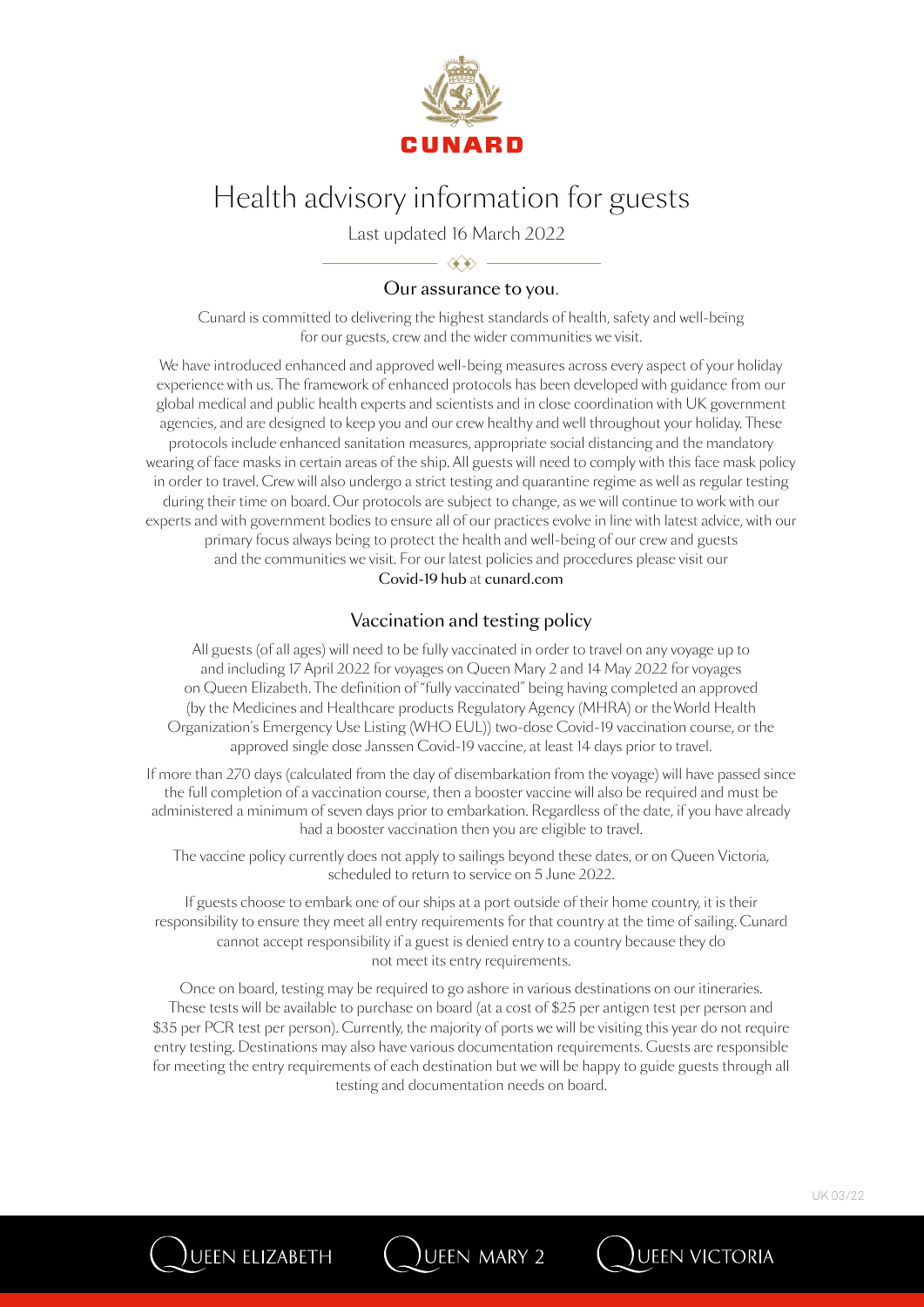

Last updated 16 March 2022

This vaccination and testing policy is reviewed on a regular basis as the global situation continues to evolve.

 $\langle \hat{\mathbf{x}} \rangle$   $-$ 

Depending upon your embarkation port, observed Covid-19 testing with a negative result will be required either in advance of travel to the terminal, or at the terminal before embarkation.

At the time of travel, some ports of call may stipulate specific vaccine or testing policies for guests going ashore that differ from this policy.

All guests will be required to show proof of vaccination status at the terminal prior to boarding, which will be checked against the guests' photo ID. This can be either in printed or digital format (a screenshot is fine) and must be an official certificate of vaccine status issued by your local health authority (e.g. NHS England). Please visit your relevant NHS or local health authority website for full details of how to obtain an official record of your vaccine status in advance of your holiday (please note that some authorities require up to 10 days to process applications to receive postal certificates). Guests in England can download the NHS app, register with your NHS number and photo ID and gain access to 'Get your NHS COVID19 Pass' – this allows you to download a PDF copy of your vaccine record and/or to request to receive an offline copy by email. Alternatively to prove your vaccination status you can show a screenshot of your vaccination details which show below your unique 2D barcode within the app. This shows the details of each vaccination and the date given; please note that there are two different screens for vaccination 1 and 2. Please register for the NHS app well in advance of travel as NHS app accounts can take up to 14 days to approve. If using the app, in case of any connectivity issues we'd recommend taking a screenshot so that you can easily show this at the terminal.

Please note that the record card that is given out at the time of vaccination will not be accepted as proof of your vaccination status. Unfortunately failure to provide proof of vaccination at the terminal will result in denial of boarding at your own expense.

We will update our Covid-19 web pages as necessary and update all guests prior to their holiday departure date. Please do ensure that your preferences and contact details are up to date in the My Cunard section of our website.

UEEN MARY 2

)ueen elizabeth

**J**UEEN VICTORIA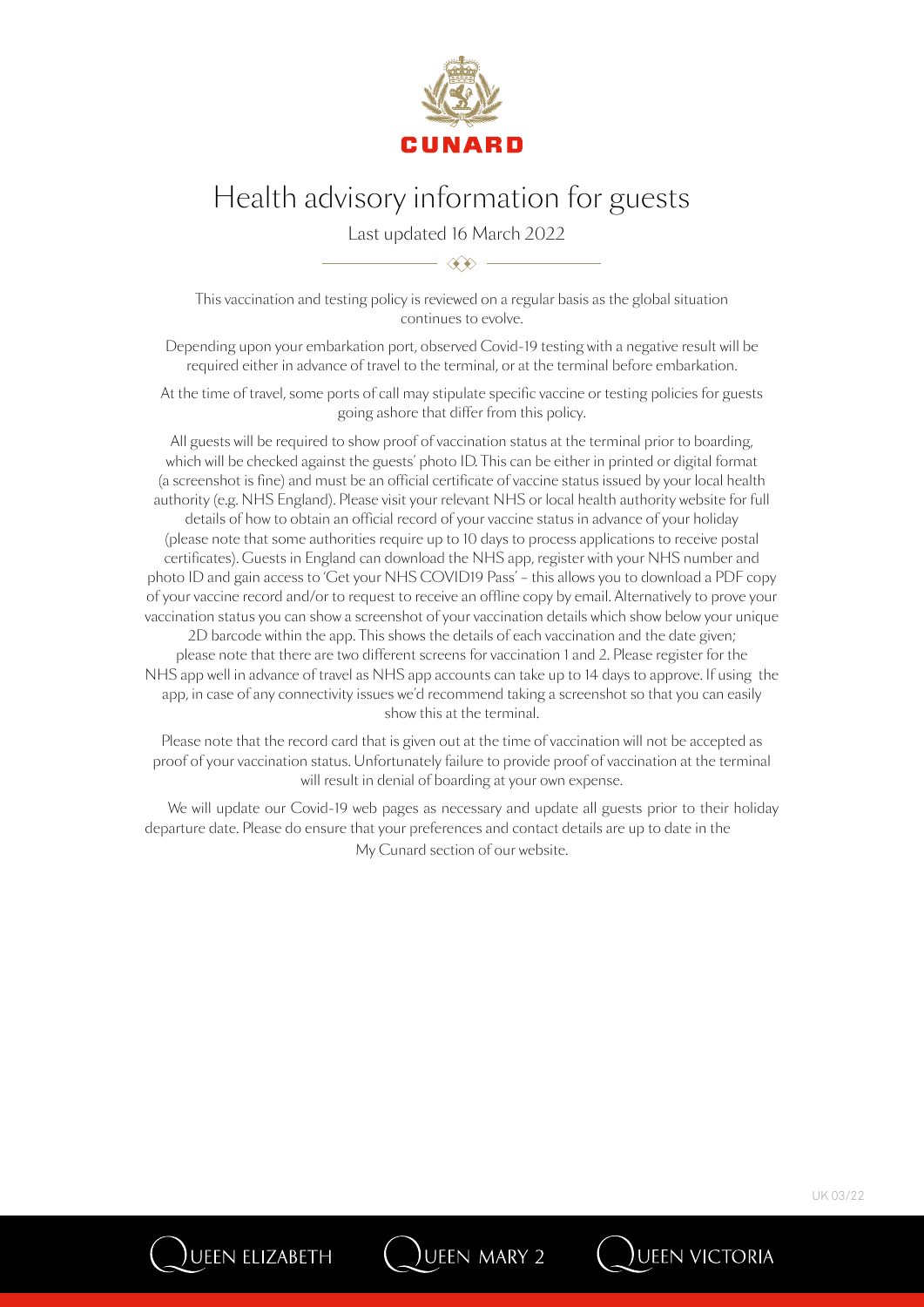

Last updated 16 March 2022

### Pre-existing medical requirements- what you need to know.

 $\overline{\phantom{a}}$   $\overline{\phantom{a}}$   $\overline{\phantom{a}}$   $\overline{\phantom{a}}$ 

Whilst any travel should be carefully considered, it is understood that those with certain pre-existing medical requirements or of a certain age may experience more severe symptoms should they contract Covid–19 (coronavirus). We strongly recommend that you review the UK Government guidance prior to making travel arrangements; this can be found at:

#### https://www.nhs.uk/conditions/coronavirus-covid-19/people-at-higher-risk/

If you have any existing medical requirements, we recommend you discuss your travel plans with your doctor. The information below may help guide the discussion and we suggest you have this with you at your appointment. We strongly advise you follow their expert advice regarding your fitness to travel, particularly during this uncertain time. You should also be aware that if you don't follow your doctor's advice, your medical insurance may be deemed invalid.

We are following all latest guidance to evolve our enhanced protocols to protect the health and well-being of guests, crew and the communities we visit. When we return to sailing unfortunately

- we will be unable to accept guests who have the following medical requirements:
- $\bullet$  Supplementary oxygen (including via oxygen concentrator)
- $\bullet$  Mechanical ventilatory support (except for overnight CPAP for sleep apnoea)
- $\bullet$  Dialysis

ueen elizabeth

- $\bullet$  Within the 14 days prior to the cruise:
	- *Have been unwell with confirmed or suspected Covid–19*
	- *Have been in close contact with someone with confirmed or suspected Covid–19*
	- *Have been advised to self-isolate under a government track and trace system*

#### Medical facilities on board

The ship provides a private medical service and staff include doctors and nurses. Our medical facility has basic medications and equipment. Whilst we are able to offer an immediate medical response, it is important to understand that this isn't the same as would be available on land and there is no access to surgical or complex intensive care facilities, advanced imaging or medical specialists.

If an acute medical or surgical condition occurs, medical evacuations would be made where possible. All medical services are charged for and in the case of a medical evacuation, those costs can be substantial. It is for this and other reasons that comprehensive travel insurance is a requirement of travel – please see the section below.

### **Medication**

The ship's medical facility stocks basic supplies of emergency medications but a regular pharmacy service is not available. Guests should bring sufficient supplies of any regular medications with them, to last at least 14 days beyond their holiday.

UEEN MARY 2

**JUEEN VICTORIA**